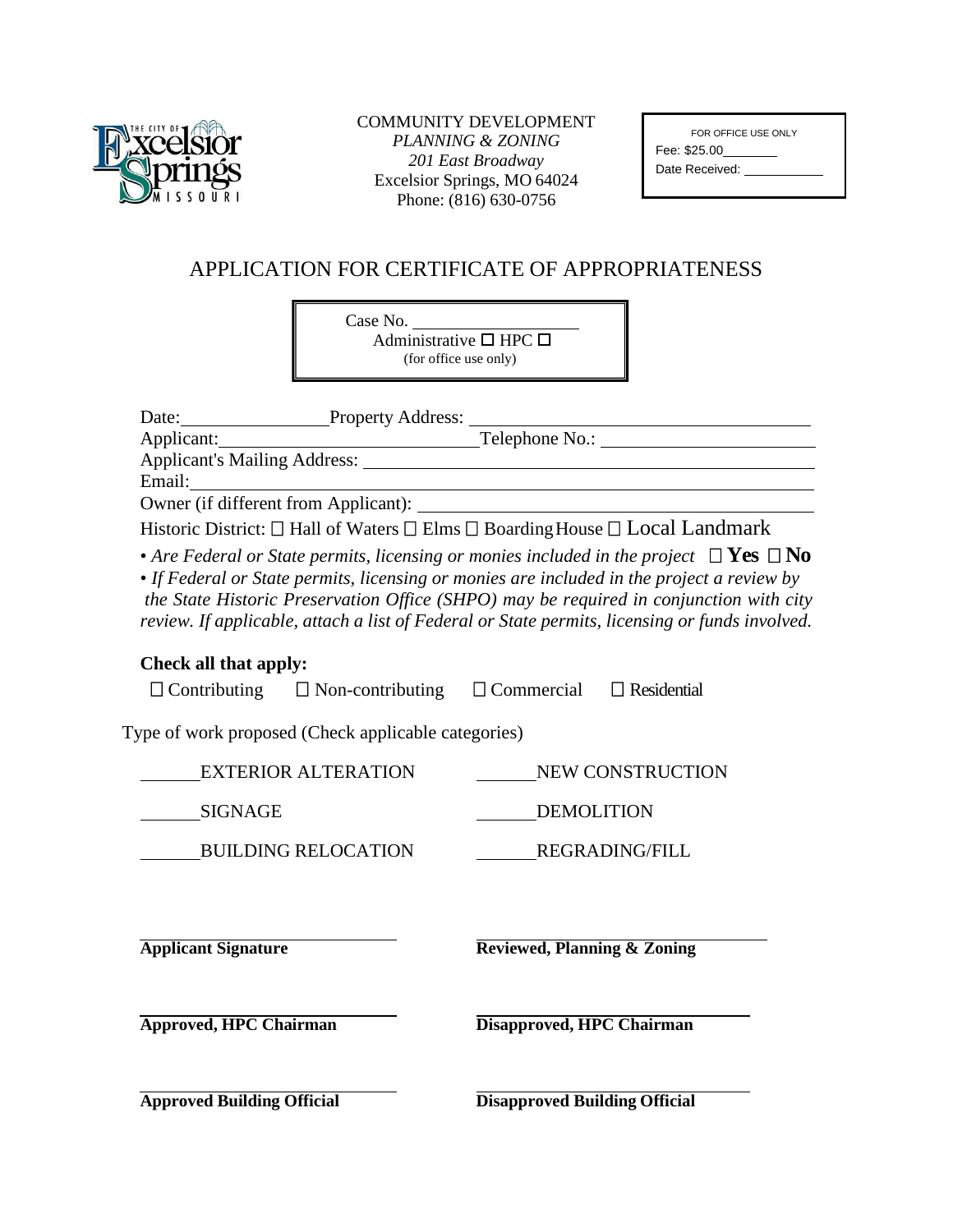## AFFIX PROJECT RELATED PICTURE HERE

PROJECT DESCRIPTION: Describe, in detail, the work to be performed. Attach additional sheets if necessary.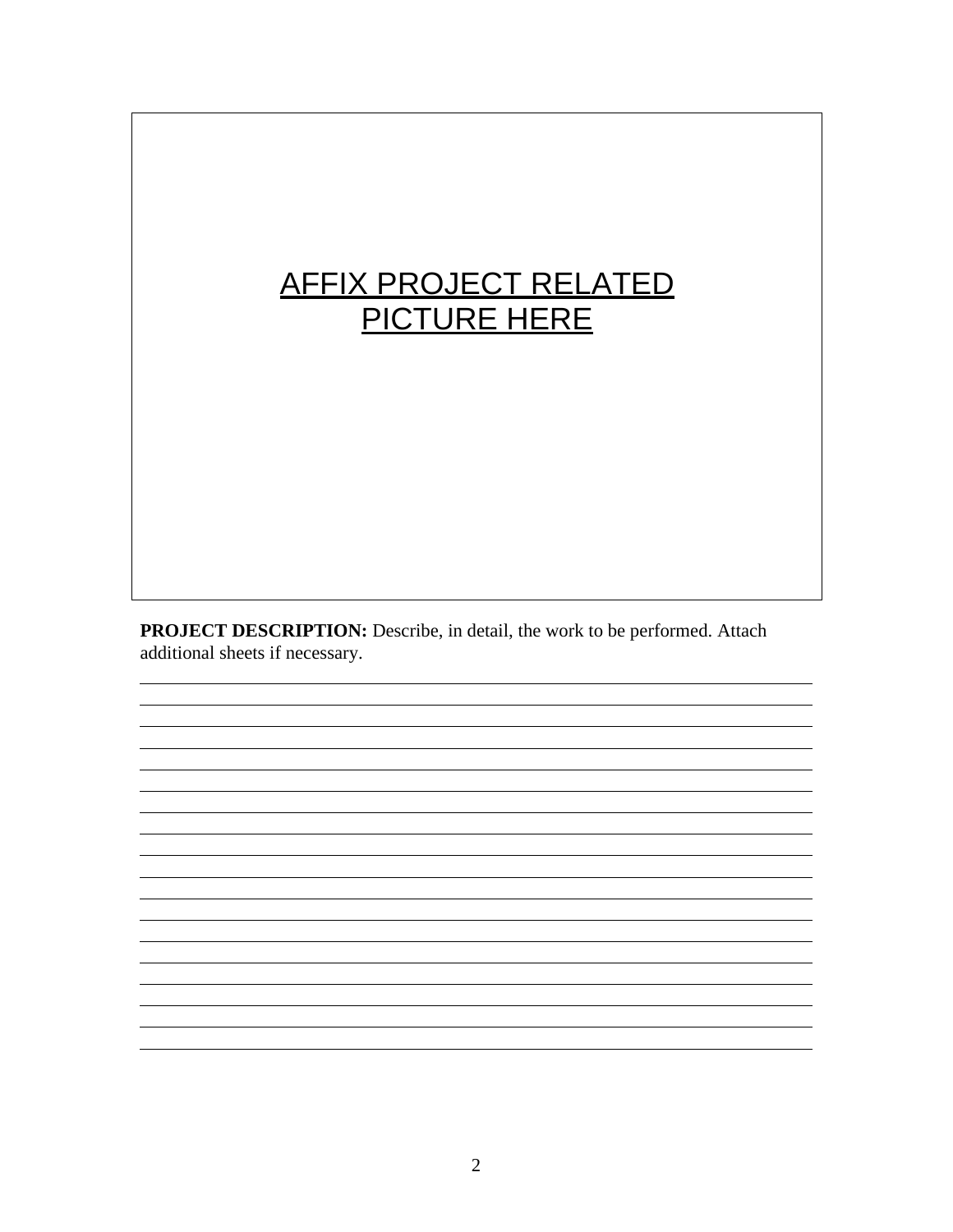## **INSTRUCTIONS FOR COMPLETING AND FILING THE CERTIFICATE OF APPROPRIATENESS (COA) APPLICATION**

Historic Preservation Commission meetings are held **on the second Wednesday of each month at 5:00 P.M.** in the Council Chambers, second floor of the Hall of Waters, 201 E. Broadway. **Completed COA applications should be received no later than 10 days prior to the meeting (please refer to attached schedule), to be placed on the agenda and included in Commission packets. While late submittals are not encouraged, we recognize that occasionally circumstances may necessitate, however, any COAs received after 12:00 PM on the Monday, the week prior to a Commission meeting, will not be considered until the next scheduled HPC meeting.**

The Historic Preservation Commission will act on the application at the next available meeting. A completed application accompanied by a fee of \$25, as specified in the City fee schedule, is required to process any application that requires Historic Preservation Commission approval. Please make checks payable to: The City of Excelsior Springs. Please print or type all of the required information to ensure that the application is promptly expedited. Please return completed application with appropriate filing fee to:

Community Development Department City of Excelsior Springs 201 East Broadway Excelsior Springs, Missouri 64024

It is recommended that the applicant arrange a meeting with the Community Development Department prior to submitting and application for Certificate of Appropriateness. City staff can be reached at 816-630-0756 **The applicant, property owner, or authorized agent should attend the Historic Preservation Commission meeting when the COA is reviewed.**

The applicant agrees that all work performed in conjunction with a Certificate of Appropriateness will be in conformance with the Design Guidelines and *The Secretary of the Interior's Standards/Guidelines* if not otherwise specified in approval of the Certificate. Applicants are encouraged to refer to the Historic Preservation Design Guidelines developed for the Hall of Waters Historic District located on the Historic Preservation Commission's web site a[t www.eshpc.org.](http://www.eshpc.org/) All work will be fully and completely described in this application and no changes or additions will be made without approval of the Historic Preservation Commission or by the granting of a new Certificate of Appropriateness.

All applications must include a written PROJECT DESCRIPTION. In the space provided or on additional sheets, describe the nature and extent of the proposed work. Include a listing of materials, colors, and dimensions when applicable. Provide sufficient detail to allow the Historic Preservation Commission to make an informed decision regarding appropriateness. Scaled drawings, or drawings stamped and signed by a licensed engineer or architect are not necessarily required unless a building permit is required for